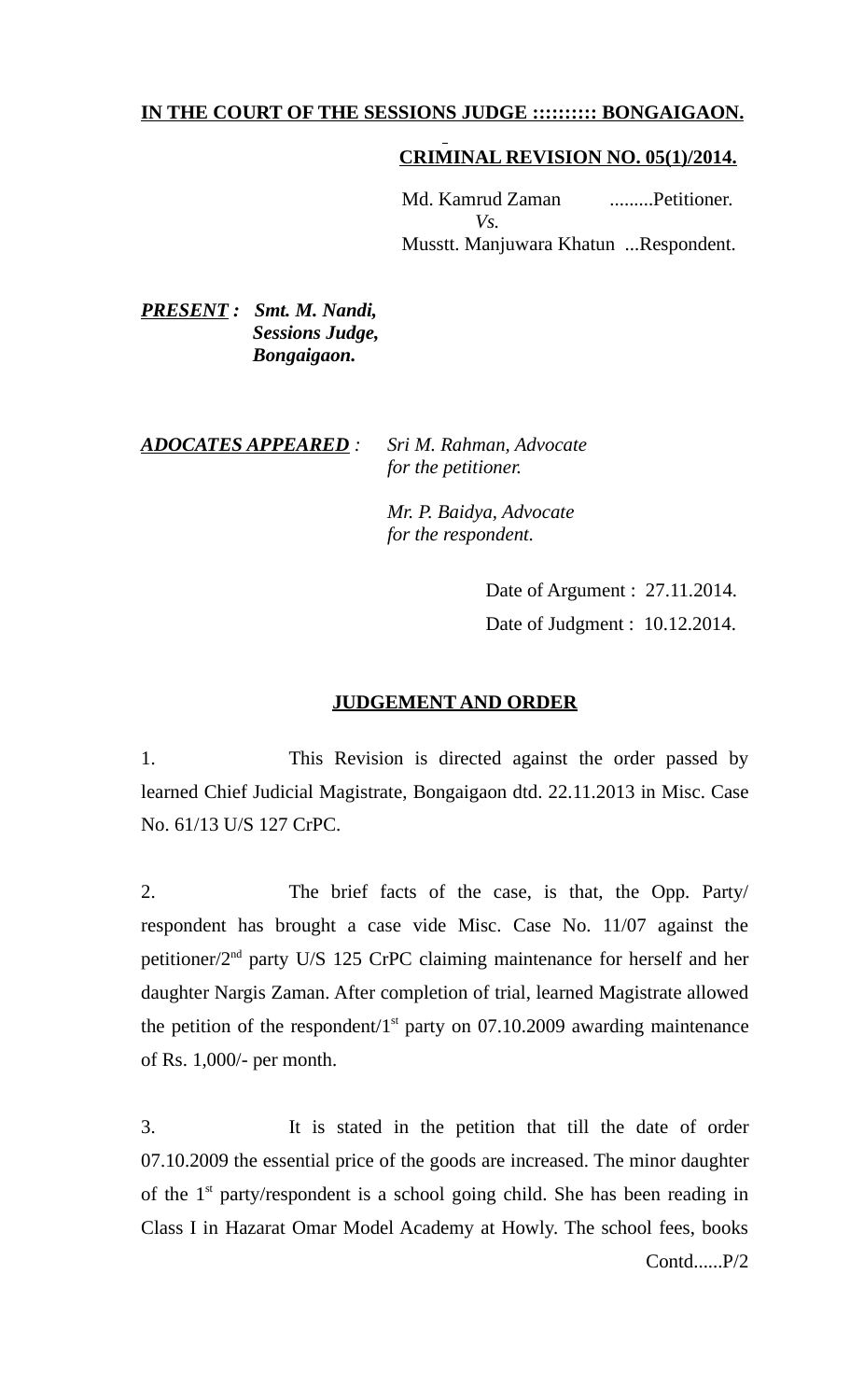cost, up and down fare also newly added expenditure in  $1<sup>st</sup>$  party's daughter's daily life and it is not possible for her to maintain her daughter with Rs. 1,000/- per month. The petitioner/Opp. Party is a police constable, who at present draws monthly salary of Rs. 25,000/-. Hence, she filed the case U/S 127 CrPC for enhancement of her monthly allowance from Rs. 1,000/- to Rs. 5,000/- per month.

4. After taking evidence of the  $1<sup>st</sup>$  party/respondent and after hearing both sides, the monthly maintenance of the respondent/ $1<sup>st</sup>$  party was enhanced from Rs. 1,000/- to Rs. 3,000/-.

5. Being highly aggrieved and dissatisfied with the order passed by the learned Chief Judicial Magistrate, Bongaigaon dtd. 22.11.2013 in Misc. Case 61/13, the petitioner begs to prefer this revision on the following grounds:

- 1. For that the learned trial Court has erred in law as well as in facts while passing the impugned Order dated 22.11.13 in Misc Case No. 61/2013.
- 2. For that the learned trial Court has committed gross error and illegality and failed to appreciate the matters on record in proper perspective while passing the impugned Order.
- 3. For that the learned court has exercised its jurisdiction in a very mechanical manner without applying its judicial mind while passing the impugned Order 22.11.2013. As such, the impugned Order is liable to be set aside.

6. I have heard arguments advanced by learned counsel of both sides. I have perused the evidence on record recorded by the learned trial Court. I have also perused Order delivered by learned Chief Judicial Magistrate, Bongaigaon.

7. In this case petitioner did not adduce any evidence and the Contd......P/3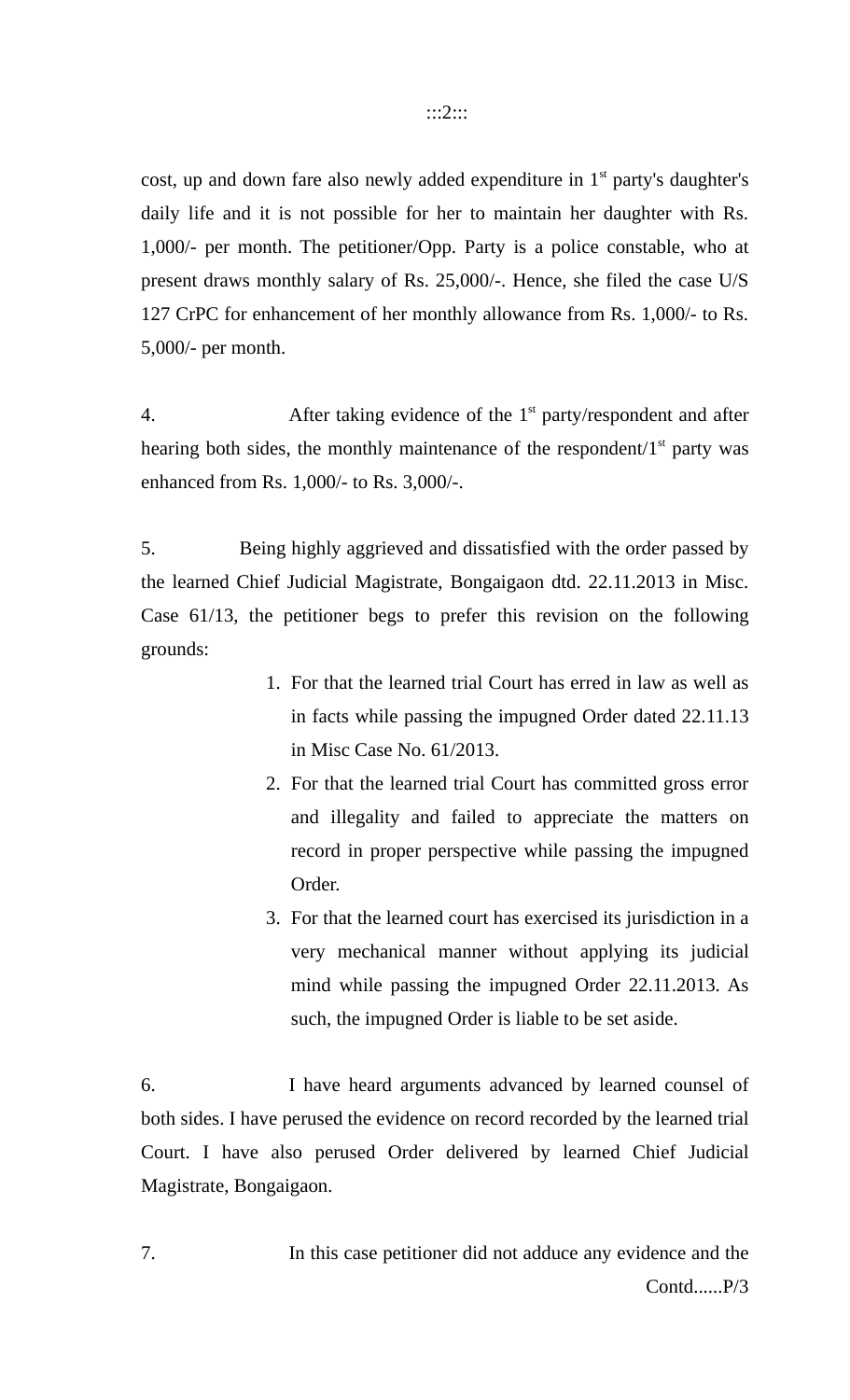Opp. Party in Misc. Case 61/13 examined herself as PW 1 wherein she stated that she brought a case vide Misc. Case No. 11/2007 against the petitioner/Opp. Party claiming separate maintenance for her and her minor daughter. After due trial, the Court passed an order dated 07.10.2009 directing the  $2<sup>nd</sup>$  party to pay Rs. 1,000/- per month. At the time of passing the said order, her daughter was not going to school, but at present she is reading in Class I in private Boarding School. As such, for maintenance of her daughter, Rs. 5,000/- per month is required for tuition fees and food and lodging etc. Price of essential commodities has increased. It is not possible for her to maintain her daughter with a meagre sum of Rs. 1,000/- per month. Her husband is a constable getting salary of Rs. 25,000/- per month. He has also landed properties and commercial vehicle wherefrom he earns Rs. 20,000/- to Rs. 25,000/- per month.

8. On the other hand, the petitioner/Opp. Party denied the fact that he is getting salary of Rs. 25,000/- per month rather he stated that he draws net salary of Rs. 12,000/- per month.

9. In a case of enhancement of maintenance U/S 127 CrPC, it is required to be considered the matter whether enhancement of maintenance is required on the part of the petitioner or not. It is true that the price of essential commodities has gone up in comparison with the year 2009 when the order was passed and after five years, it is difficult for a person to maintain her child with a meagre sum of Rs. 1,000/- per month.

10. One salary certificate of the petitioner is available in the record from which it reveals that his net salary was Rs. 17,726/- in the month of August, 2013. After one and half years, his salary is definitely increased i.e. more than Rs. 20,000/-. The monthly maintenance which was enhanced to Rs. 3,000/- is not unreasonable. A person who gets a salary of Rs. 20,000/- or above, has no difficulty to pay the maintenance of Rs. 3,000/- per month for maintenance of her daughter.

Contd......P/4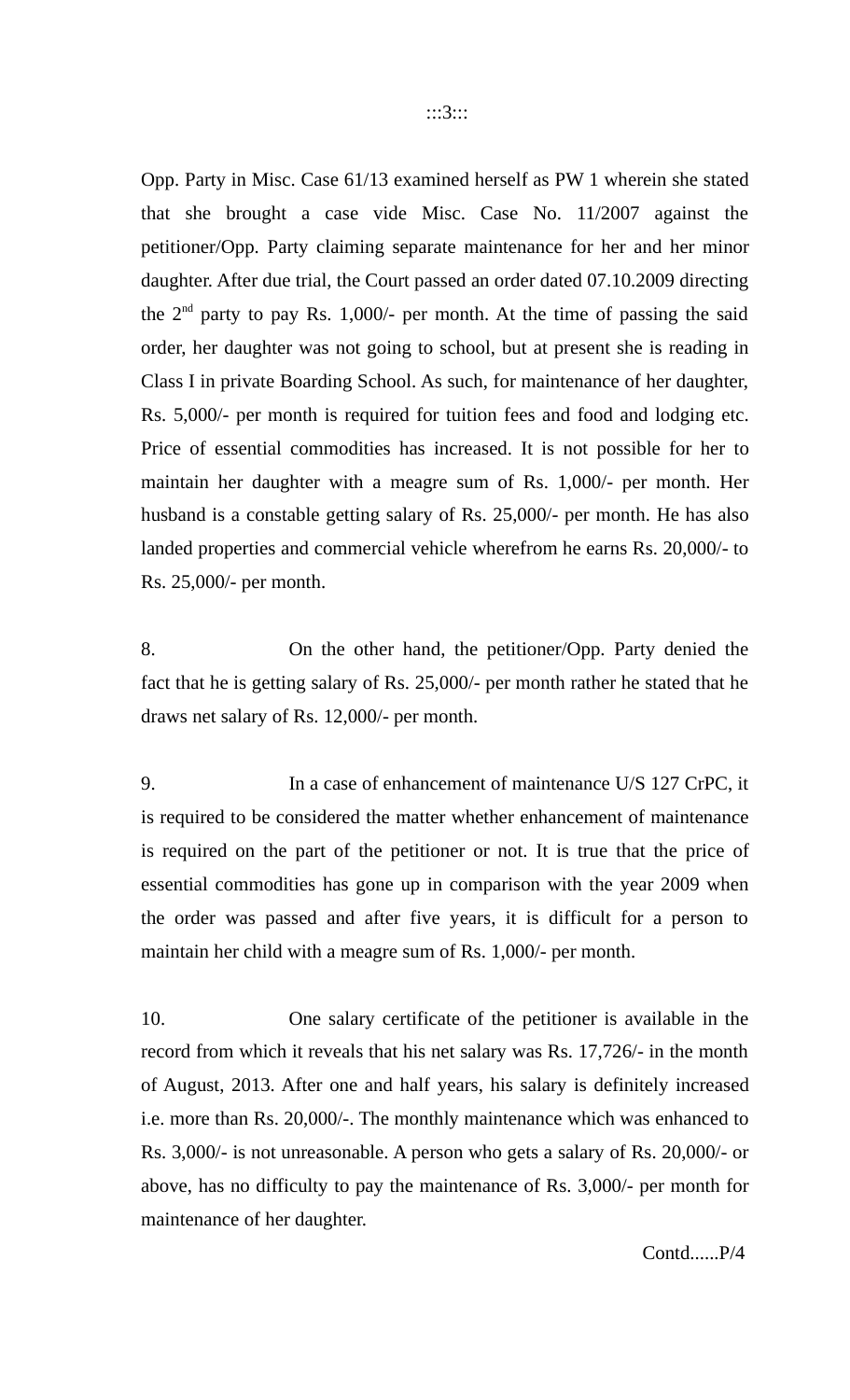:::4:::

# **O R D E R**

11. In the result, the revision is dismissed. The order passed by learned Chief Judicial Magistrate, Bongaigaon dtd. 22.11.2013 is upheld. The petitioner is directed to pay the maintenance allowance of Rs. 3,000/- per month to the respondent for her child in the trial Court. There is no order as to cost.

12. LCR be transmitted back with a copy of this Judgment and Order to the learned trial court.

Given under my hand and the seal of the Court on this *10th* day of *December, 2014.*

> *( M. Nandi ) Sessions Judge, Bongaigaon.*

*Dictated and corrected by me,*

 *( M. Nandi ) Sessions Judge,* Bongaigaon.

\*\*\*\*\*\*\*\*\*\*